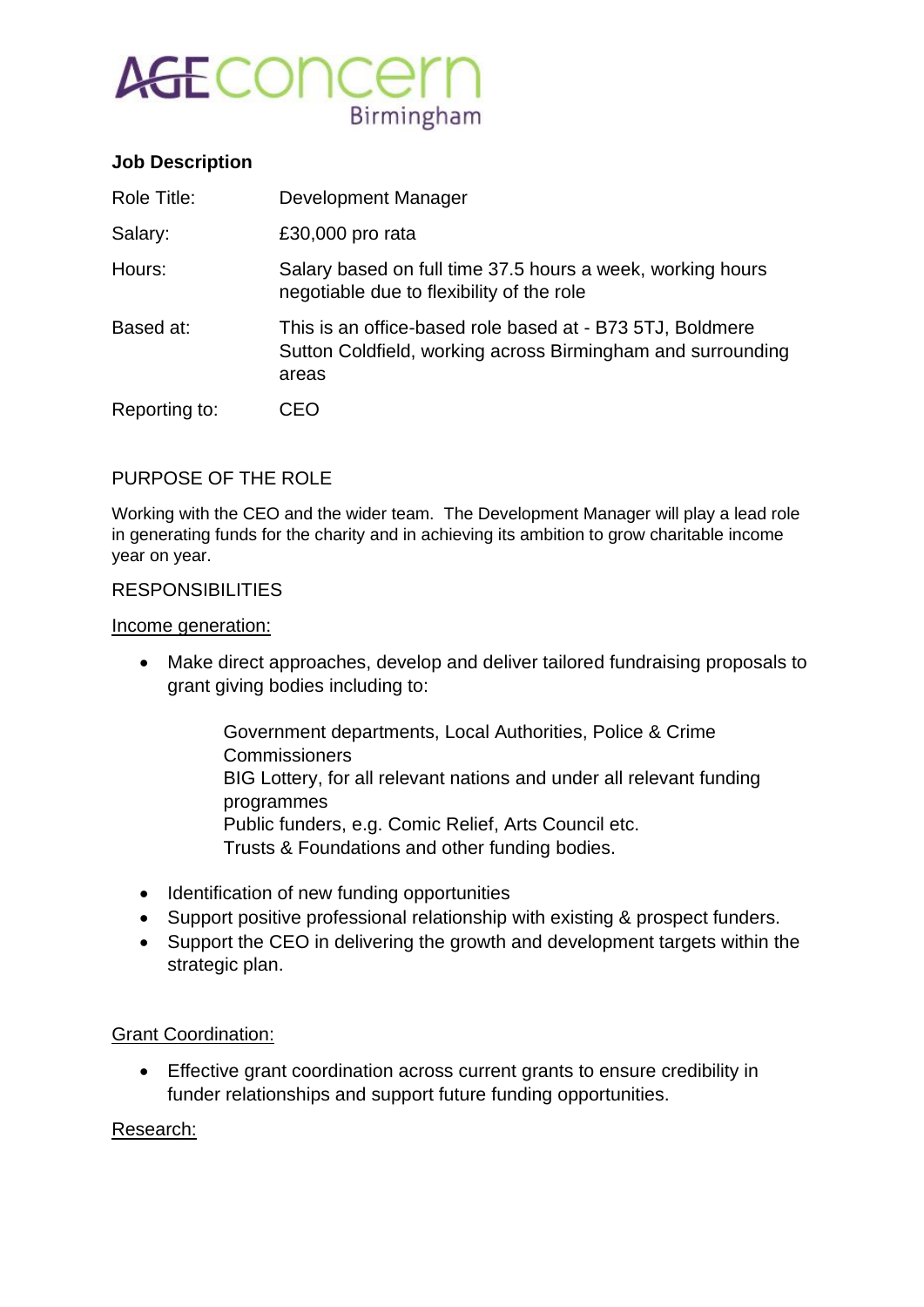# A<del>GE</del>CONCEM Birmingham

• Research and monitor government departments and other major grant giving bodies for potential funding opportunities.

### Teamwork:

- Be an active member of the over team; attend regular team meetings and lead on fundraising events and other areas as required.
- Undertake any other duties appropriate to the grade and relevant to the objectives of the wider team as agreed with the CEO.
- Ensure that records are kept in line with GDPR rules and the Data Protection Act
- Be aware of and abide by all Age Concern Birmingham policies and procedures.

## B. PROBATION PERIOD

The post will be subject to a six-month probationary period and an enhanced DBS check will be undertaken, as this role will involve some contact with vulnerable people.

### C. PERSON SPECIFICATION

| <b>Education and Training</b>          |                                      |  |  |
|----------------------------------------|--------------------------------------|--|--|
| <b>Essential Criteria</b>              | Desirable Criteria                   |  |  |
| Good standard of education or previous | English Literature A, level / Degree |  |  |
| work experience track record           |                                      |  |  |

| <b>Achievements and Experience</b>                                                                                        |                                                                             |  |
|---------------------------------------------------------------------------------------------------------------------------|-----------------------------------------------------------------------------|--|
| <b>Essential Criteria</b>                                                                                                 | Desirable Criteria                                                          |  |
| Demonstrable experience in developing<br>Professional relationships                                                       | Line management experience                                                  |  |
| Experience of working in<br>the field of grants fundraising.<br>Achievement in application writing or<br>creative writing |                                                                             |  |
|                                                                                                                           | Experience and success in delivering<br>against annual fundraising targets. |  |
| Demonstrable track record in securing<br>funding from statutory, lottery, trusts<br>and foundations.                      |                                                                             |  |

| <b>Skills &amp; Abilities</b> |                    |  |
|-------------------------------|--------------------|--|
| <b>Essential Criteria</b>     | Desirable Criteria |  |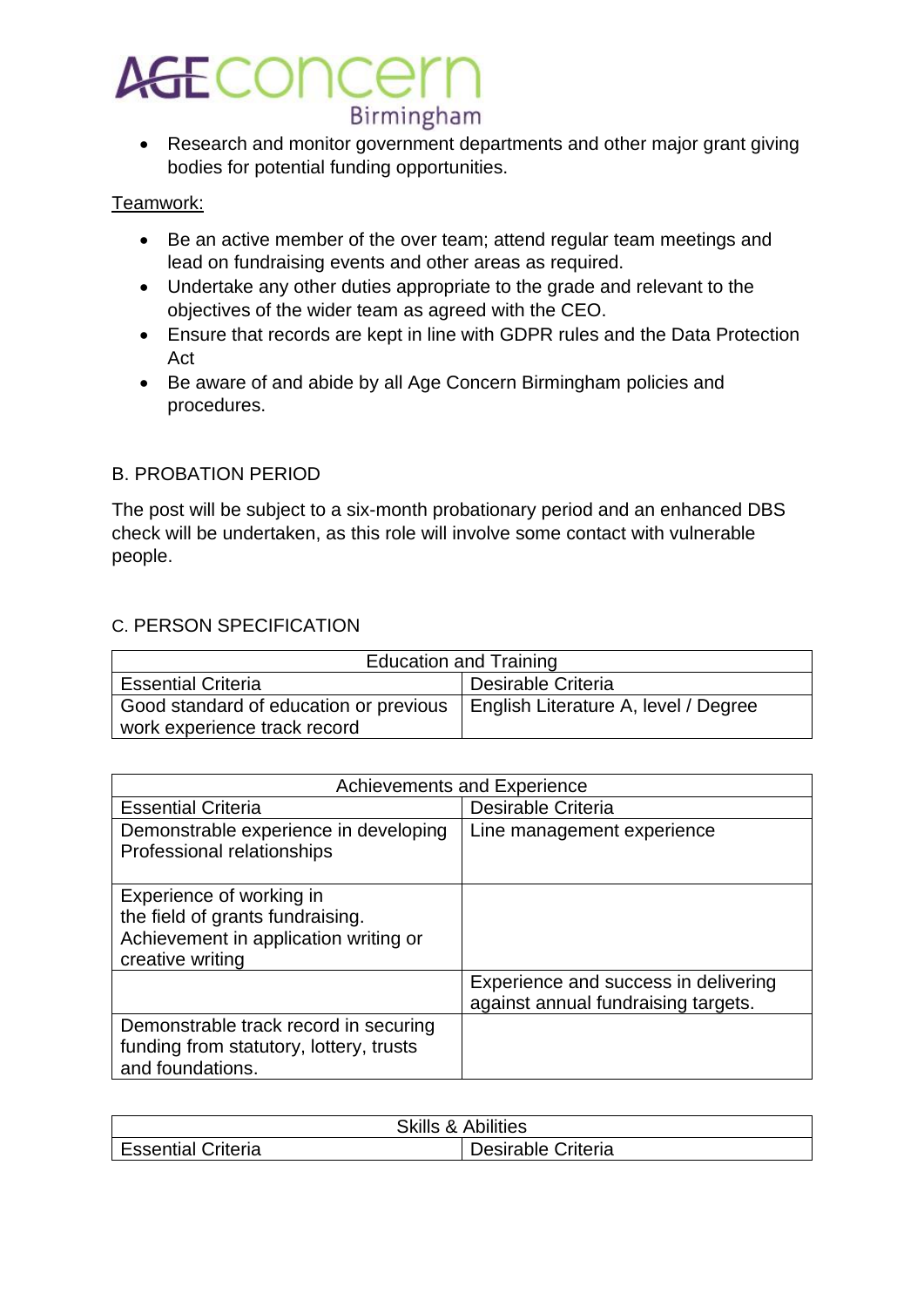## AGECONCErn Birmingham

| Excellent analytic, written,                                                                                                                     | Proficient in MS office and     |
|--------------------------------------------------------------------------------------------------------------------------------------------------|---------------------------------|
| communication,                                                                                                                                   | demonstrable                    |
| interpersonal and presentation skills                                                                                                            | ability to use CRM databases    |
| Excellent proposal writing skills and the<br>ability to write compelling cases for<br>support.                                                   | knowledge of the charity sector |
| Effective influencing skills to ensure<br>positive outcomes from internal and<br>external<br>communication with stakeholders re.<br>fundraising. |                                 |
|                                                                                                                                                  |                                 |
| Good research skills                                                                                                                             |                                 |
| Good planning and organisational skills                                                                                                          |                                 |
| Energy, enthusiasm and initiative                                                                                                                |                                 |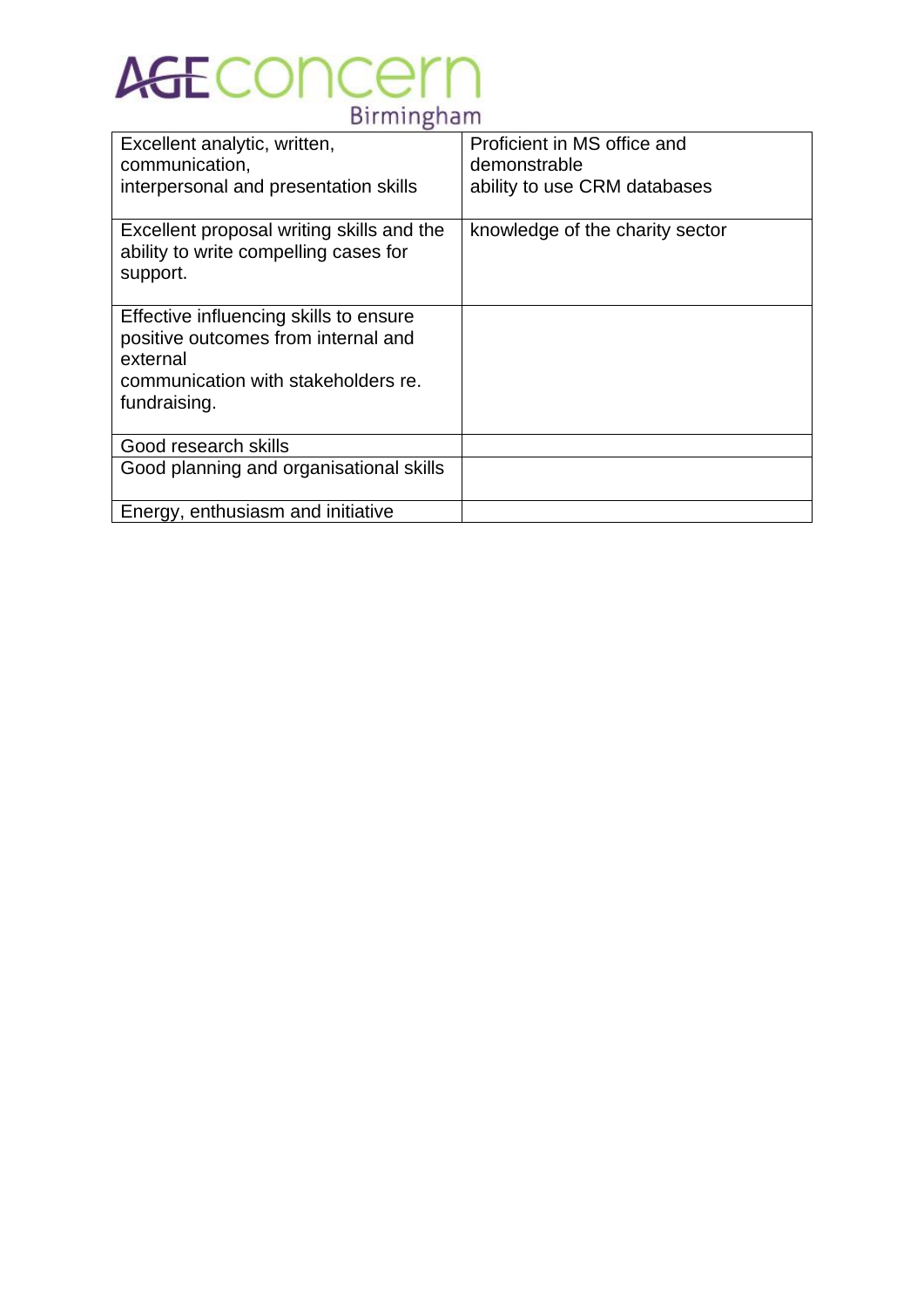